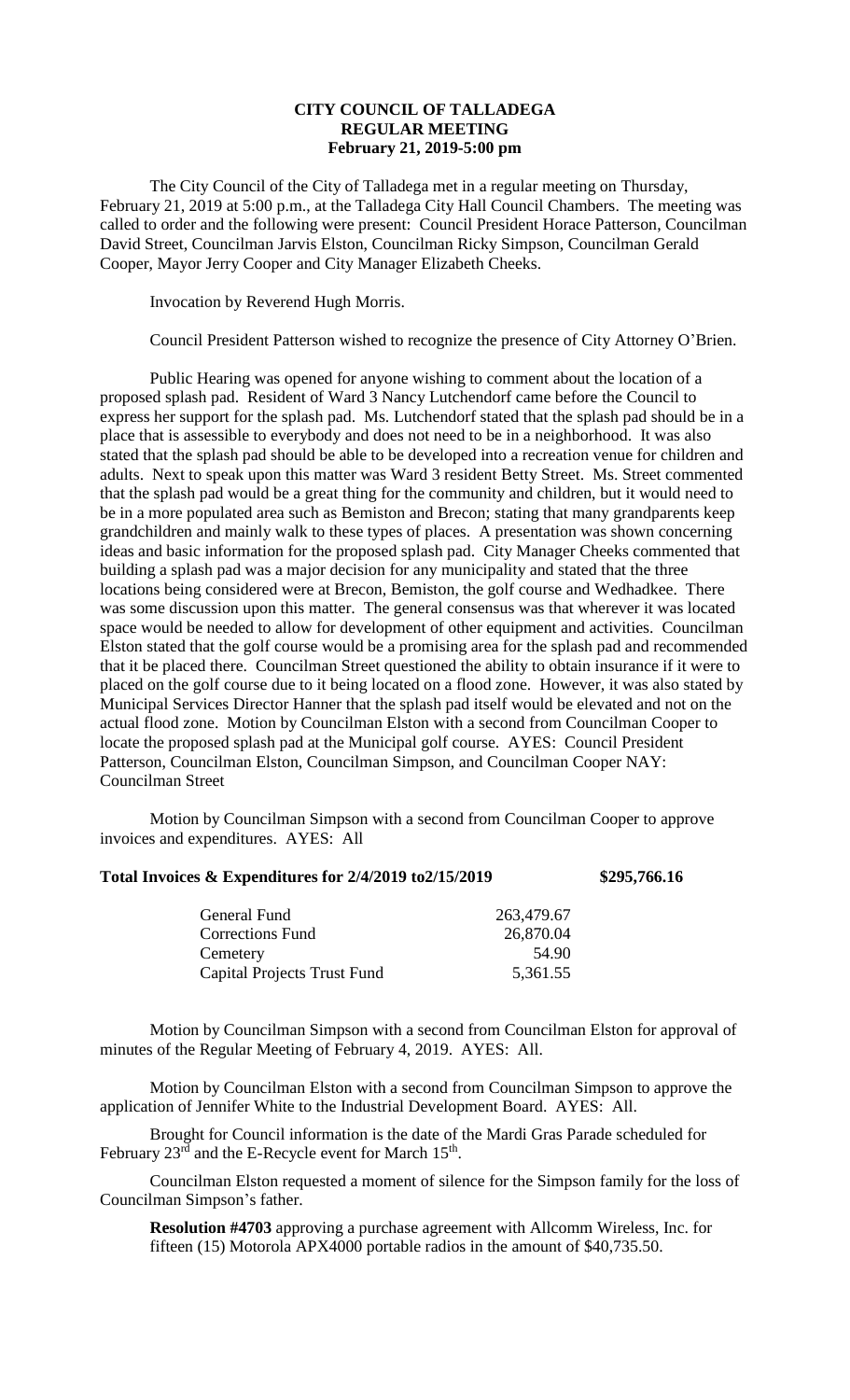**Resolution #4704** approving a purchase agreement of seven (7) Dodge Chargers and three (3) Dodge Durangos from Opelika Chrysler, Dodge, Jeep, Ram at a cost of \$322,376.61.

**Resolution #4705** approving surplus of six vehicles from the Police Department.

**Resolution #4706** approving a purchase agreement of three (3) Ford F-350 Crew Cabs from Tallassee Automotive Incorporated for the Community Appearance Department at a cost of \$88,503.00.

**Resolution #4707** approving surplus of three vehicles from the Community Appearance Department and five vehicles from Public Works Department.

**Resolution #4708** approving a purchase agreement of one (1) Dodge Grand Caravan from Tallassee Automotive Incorporated at a cost of \$24,446.00.

**Resolution #4709** approving surplus of one vehicle from the Parks and Recreation Department.

Motion by Councilman Simpson with a second from Councilman Elston for the approval of Resolution #4703 to Resolution #4709. Roll Call. AYES: All.

## **Junk Cars**

**Resolution #4710** approving nuisance abatement for junk car on 407 Ave H

Motion by Councilman Simpson with a second from Councilman Elston for the approval of Resolution #4710. Roll Call. AYES: All.

**Resolution #4711** approving nuisance abatement for junk car on 819 Scott St.

Property owner Mr. Pope came before the Council requesting some time to remove the nuisance. Code Enforcement Officer Rowls stated that Mr. Pope will be allowed to have until Monday to remove the junk car.

**Resolution #4712** approving nuisance abatement for junk car on 1019 Dellwood Drive **Resolution #4713** approving nuisance abatement for junk car on corner of Charles St. and East Damon **Resolution #4714** approving nuisance abatement for junk car on 525 West St.

**Resolution #4715** approving nuisance abatement for junk car on 903 Sims Circle

Motion by Councilman Simpson with a second from Councilman Elston for the approval of Resolution #4712 through Resolution #4715. Roll Call. AYES: All.

Motion by Councilman Elston with a second from Councilman Simpson to approve the invoices and expenditures for the Water Department. AYES: All.

| Water Department Expenditures for 2/4/19-2/14/19 |            | \$346,254.74 |
|--------------------------------------------------|------------|--------------|
| Water/Sewer Fund                                 | 346,254.74 |              |

**Resolution #4716** approving a purchase agreement of four (4) Dodge R1500 Extended Cabs, two (2) F350s, one (1) Dodge R1500 4x4 Extended Cab, and one (1) Jeep Renegade with Tallassee Automotive Incorporated for a cost of \$212,088.00.

**Resolution #4717** approving a purchase agreement of one (1) Chevrolet Trax from Donohoo Chevrolet for a cost of \$20,164.75.

**Resolution #4718** approving surplus of eight (8) vehicles from the Water Department.

**Resolution #4719** approving a purchase agreement of one (1) 2020 International HV607 Chassis from Southland International Trucks, Inc. for a cost of \$80,083.15.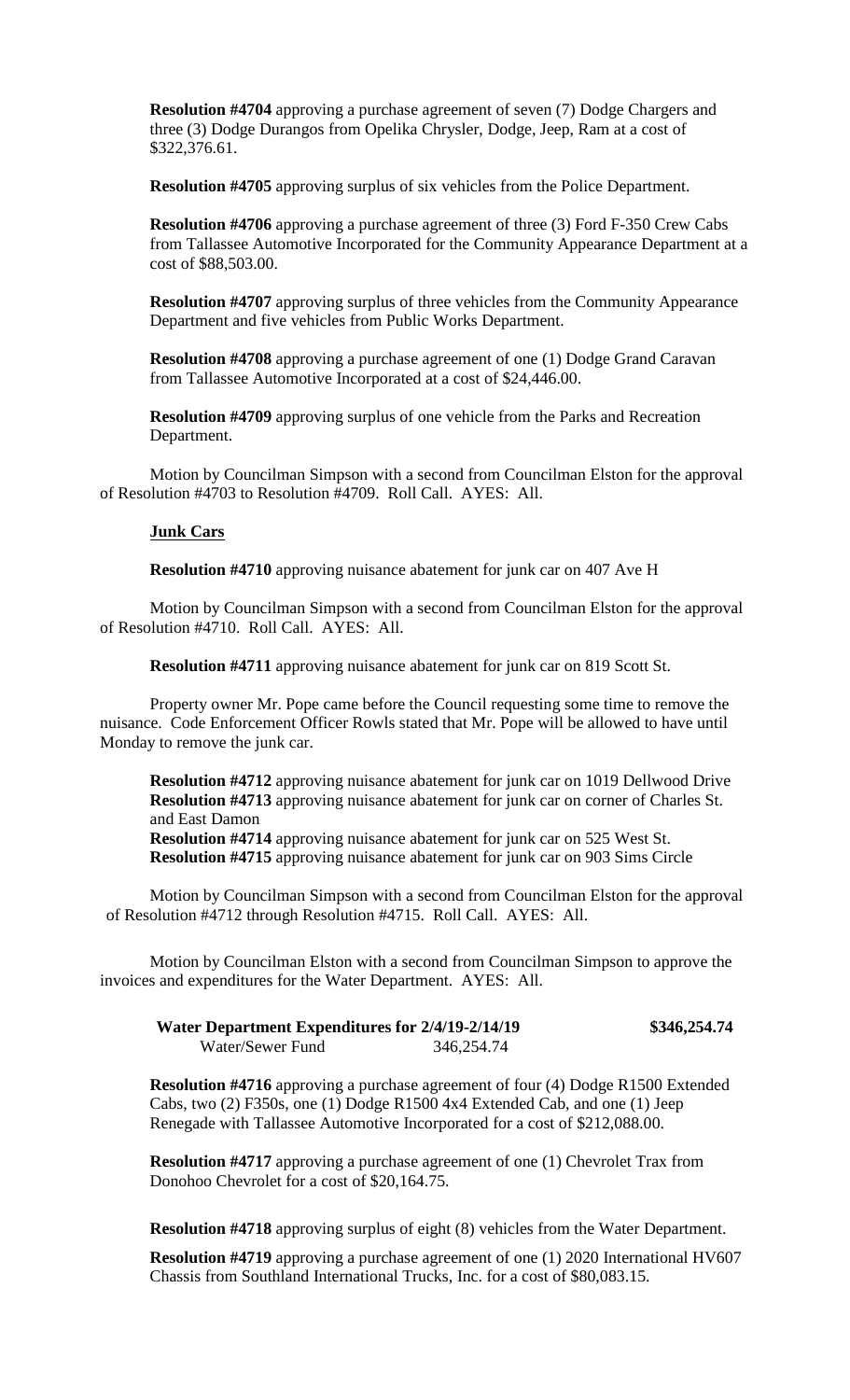**Resolution #4720** approving a purchase agreement of one (1) 10' Warren dump body from Warren Truck and Trailer, Inc. at a cost of \$14,185.00.

**Resolution #4721** approving surplus of one (1) Unit WS112 – 2007 International Dump Truck.

Motion by Councilman Elston with a second from Councilman Simpson for the approval of Resolution #4716 to Resolution #4721. Roll Call. AYES: All.

**Resolution #4722** approving a contract for design services for City Hall's Sanitary Sewer Replacement from InSite Engineering at a cost of \$49,200.00.

Motion by Councilman Elston with a second from Councilman Simpson for the approval of Resolution #4722. Roll Call. AYES: Council President Patterson, Councilman Elston, Councilman Simpson, and Councilman Cooper NAY: Councilman Street

**Resolution #4723** approving a proposal for design services for a repair project at the Water Department Office from Aho Architects, LLC at a cost of \$29,500.00.

**Resolution #4724** approving a contract with Community Consultants, Incorporated for grant administration and compliance services for the Howard St. Sewer Rehabilitation at a cost of \$50,000.00.

**Resolution #4725** approving a contract with InSite Engineering for project design and CE&I services for the Howard St. Sewer Rehabilitation at a cost of \$99,153.00.

**Resolution #4726** approving a proposal for design services for a roof replacement project at the Waste Water Treatment Plant (WWTP) from Aho Architects, LLC at a cost of \$18,400.00.

Motion by Councilman Elston with a second from Councilman Simpson for the approval of Resolution #4723 through Resolution #4726. Roll Call. AYES: All.

Brought before Council was a presentation on the 2019 Paving Project. According to the presentation there will be nine streets proposed to receive milling and asphalt, five streets proposed to receive chip seal treatment, and two roads proposed for re-striping. Also brought forth in the presentation were lists of roads paved from 2010 to 2018. Councilman Simpson asked Public Works Director Phillips for those who would be asking why Battle St. was not on the paving project. Director Phillips stated that Battle St. is still currently maintained by ALDOT. Councilman Street stated that he was surprised that Spruance St. was not on the list to be paved. Director Phillips commented that Spruance St. could be added to the next paving plan. Mayor Cooper requested that white striping be looked into for both sides of East St. South from Lancaster to the four way stop sign at Hawthorne. Director Phillips stated that she would look into this matter. Motion by Councilman Simpson with a second from Councilman Cooper to approve the 2019 Paving Project. Roll Call. AYES: All.

City Manager Cheeks introduced the new Finance Director; Romy Stamps. She also wished to give her personal condolences to the Simpson family and the Russell family.

Mayor Cooper announced that the Talladega High School Basketball team won their game tonight and will be going on to Birmingham for the Final Four.

City Manager Cheeks informed the Council that the Severe Weather Preparedness Sales Tax Holiday will begin tomorrow until Sunday at midnight.

Mayor Cooper wished to recognize the employees who did a fine job working the Simpson funeral and wished to thank all City employees for their hard work.

Councilman Cooper informed the Council that the policeman injured in the shooting in Auburn was a second cousin and requested everyone keep him in their prayers.